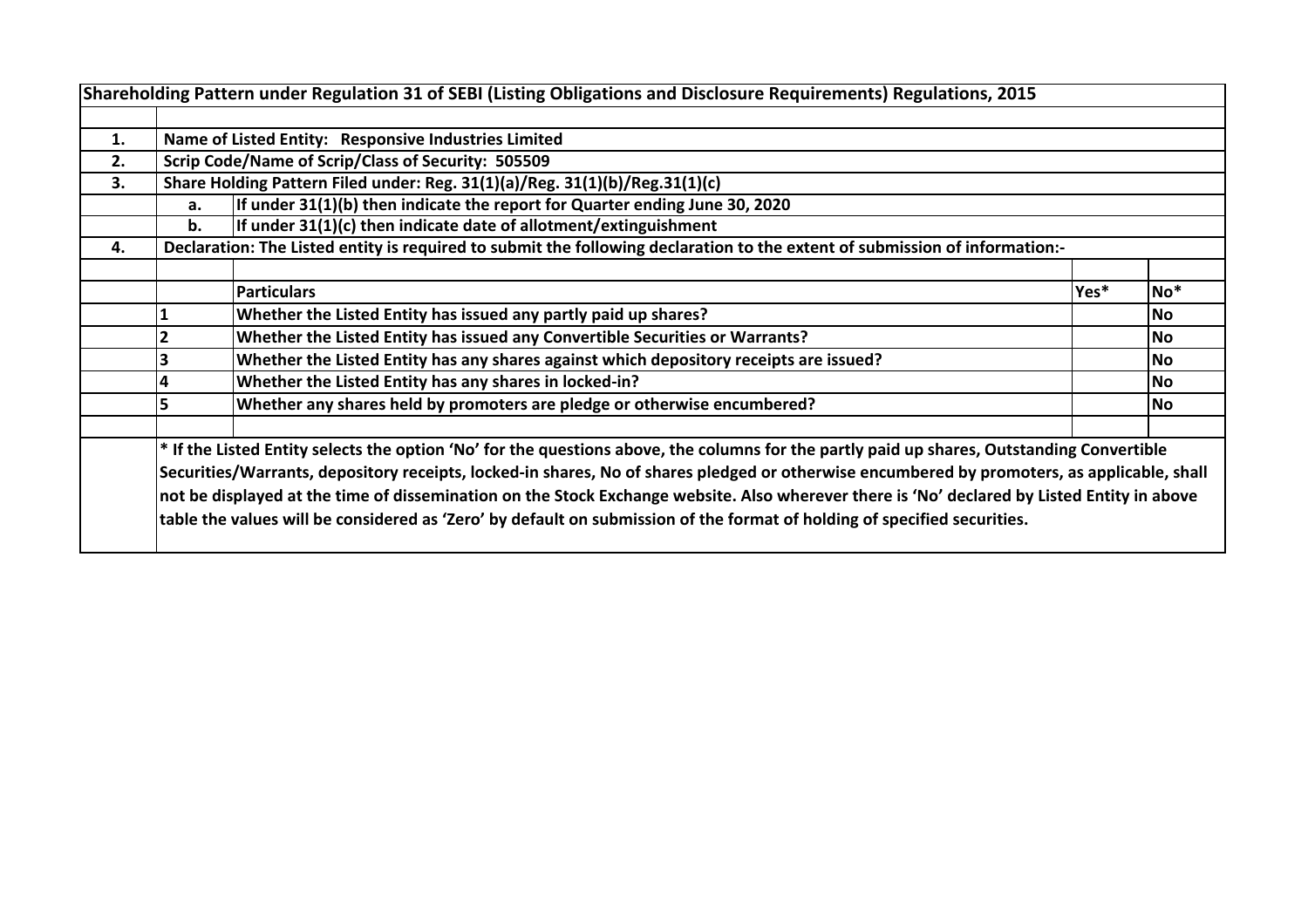## **Responsive Industries Limited**

**Table I - Summary Statement holding of specified securities**

| Category | Category of shareholder              | Nos. of           | No. of fully | No. of        | No. of          | Total nos.          |                    |                                                    | Shareholdi Number of Voting Rights held in each class<br>No. of Shares Shareholding,<br>Number of |           |         |                   | Number of          |                  | Number of                       |               |              |            |
|----------|--------------------------------------|-------------------|--------------|---------------|-----------------|---------------------|--------------------|----------------------------------------------------|---------------------------------------------------------------------------------------------------|-----------|---------|-------------------|--------------------|------------------|---------------------------------|---------------|--------------|------------|
|          |                                      | sharehold paid up |              | Partly        | shares          | shares              | ng as a %          | of securities                                      |                                                                                                   |           |         | <b>Underlying</b> | as a %             |                  | Locked in shares Shares pledged |               | equity       |            |
|          |                                      | lers              | equity       | paid-up       | underlyin held  |                     | of total no.       |                                                    |                                                                                                   |           |         | Outstanding       | assuming full      |                  |                                 | or otherwise  | shares       |            |
|          |                                      |                   | shares held  | equity        |                 |                     | of shares          |                                                    |                                                                                                   |           |         | convertible       | conversion of      |                  |                                 | encumbered    | held in      |            |
|          |                                      |                   |              | <b>shares</b> | <b>Deposito</b> |                     | <i>(calculated</i> |                                                    |                                                                                                   |           |         | securities        | convertible        |                  |                                 |               |              | dematerial |
|          |                                      |                   |              | held          | rv              |                     | as per             |                                                    |                                                                                                   |           |         | (including        | securities (as     |                  |                                 |               |              | ised form  |
|          |                                      |                   |              |               | Receipts        |                     | SCRR,              | <b>No of Voting Rights</b><br>Total as a Warrants) |                                                                                                   |           |         | a percentage      |                    | No. (a) $As a %$ | No. $(a)$ As a %                |               |              |            |
|          |                                      |                   |              |               |                 |                     | 1957)              | % of                                               |                                                                                                   |           |         | of diluted        |                    | of total         |                                 | of total      |              |            |
|          |                                      |                   |              |               |                 |                     |                    | $(A+B+C)$                                          |                                                                                                   |           |         | share capital)    |                    | <b>Shares</b>    |                                 | <b>Shares</b> |              |            |
|          |                                      |                   |              |               |                 |                     |                    |                                                    |                                                                                                   |           |         |                   |                    | held(b)          |                                 | held(b)       |              |            |
|          |                                      |                   |              |               |                 |                     |                    |                                                    |                                                                                                   |           |         |                   |                    |                  |                                 |               |              |            |
|          |                                      |                   |              |               |                 |                     |                    |                                                    |                                                                                                   |           |         |                   |                    |                  |                                 |               |              |            |
|          |                                      |                   |              |               |                 |                     |                    | Class eg: X Class                                  |                                                                                                   | Total     |         |                   |                    |                  |                                 |               |              |            |
|          |                                      |                   |              |               |                 |                     |                    |                                                    | eg: y                                                                                             |           |         |                   |                    |                  |                                 |               |              |            |
|          |                                      |                   |              |               |                 |                     |                    |                                                    |                                                                                                   |           |         |                   |                    |                  |                                 |               |              |            |
|          |                                      |                   |              |               |                 |                     |                    |                                                    |                                                                                                   |           |         |                   |                    |                  |                                 |               |              |            |
| (1)      | (II)                                 | (III)             | (IV)         | (v)           | (VI)            | $($ VII) =          | (VIII) As a        |                                                    |                                                                                                   | (IX)      |         | (X)               | $(XI) = (VII)+(X)$ | (XII)            |                                 | (XIII)        |              | (XIV)      |
|          |                                      |                   |              |               |                 | (IV)+(V)+           | % of               |                                                    |                                                                                                   |           |         |                   | As a % of          |                  |                                 |               |              |            |
|          |                                      |                   |              |               |                 | (VI)                | $(A+B+C2)$         |                                                    |                                                                                                   |           |         |                   | $(A+B+C2)$         |                  |                                 |               |              |            |
|          |                                      |                   |              |               |                 |                     |                    |                                                    |                                                                                                   |           |         |                   |                    |                  |                                 |               |              |            |
| (A)      | <b>Promoter &amp; Promoter Group</b> | 8                 | 133814527    | 0             |                 | 0 133814527 50.1342 |                    | 133814527                                          | $\Omega$                                                                                          | 133814527 | 50.1342 | 0                 | 50.1342            | $\mathbf{0}$     | 0                               | 0             | $\mathbf{0}$ | 133814527  |
| (B)      | <b>Public</b>                        | 2936              | 133098173    | $\Omega$      |                 | 0 133098173 49.8658 |                    | 133098173                                          |                                                                                                   | 133098173 | 49.8658 | 0                 | 49.8658            | $\mathbf 0$      | 0                               | <b>NA</b>     | <b>NA</b>    | 133098173  |
| (C)      | Non Promoter - Non Public            |                   |              |               |                 |                     |                    |                                                    |                                                                                                   |           |         |                   |                    |                  | Ω                               | <b>NA</b>     | <b>NA</b>    |            |
| (C1)     | <b>Shares Underlying DRs</b>         | 0                 |              |               |                 | 0 0                 | O                  |                                                    |                                                                                                   |           |         |                   | $\Omega$           | $\mathbf 0$      | 0                               | <b>NA</b>     | <b>NA</b>    | $\Omega$   |
| (C2)     | Shares Held By Employee Trust        | U                 |              |               |                 | 0 <sup>0</sup>      | n                  |                                                    |                                                                                                   |           |         | 0                 |                    | $\mathbf{0}$     |                                 | <b>NA</b>     | <b>NA</b>    | ΩL         |
|          | Total                                | 2944              | 266912700    | $\mathbf 0$   |                 | 0 266912700 100     |                    | 266912700                                          |                                                                                                   | 266912700 | 100     | 0                 | 100                | 0                | 0                               | ∩             | $\mathbf{0}$ | 266912700  |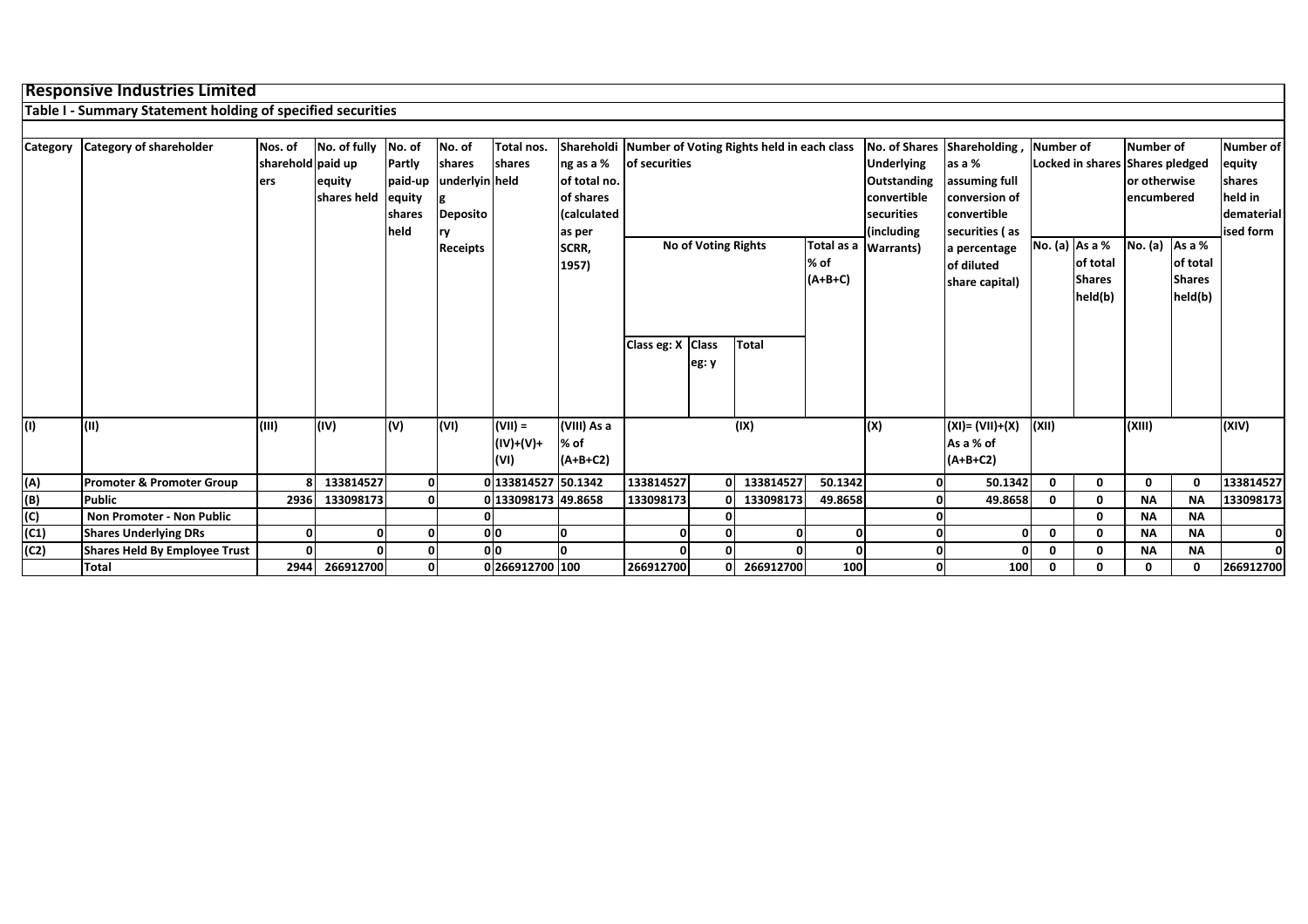|                   | <b>Responsive Industries Limited</b><br>Table II - Statement showing shareholding pattern of the Promoter and Promoter Group |            |                |                              |                |                  |                     |             |                   |                            |                                                             |              |                   |               |                    |                               |                       |               |                     |
|-------------------|------------------------------------------------------------------------------------------------------------------------------|------------|----------------|------------------------------|----------------|------------------|---------------------|-------------|-------------------|----------------------------|-------------------------------------------------------------|--------------|-------------------|---------------|--------------------|-------------------------------|-----------------------|---------------|---------------------|
|                   |                                                                                                                              |            |                |                              |                |                  |                     |             |                   |                            |                                                             |              |                   |               |                    |                               |                       |               |                     |
|                   |                                                                                                                              |            |                |                              |                |                  |                     |             |                   |                            |                                                             |              |                   |               |                    |                               |                       |               |                     |
|                   | Category & Name of the shareholders                                                                                          | PAN        |                | Nos. of No. of fully         | Partly         | No. of           | Total nos.          |             |                   |                            | Sharehold Number of Voting Rights held in each class No. of |              |                   |               | Sharehol Number of |                               | Number of             |               | <b>Number of</b>    |
|                   |                                                                                                                              |            | share          | paid up                      | paid-up        | shares           | shares held         | ing %       | of securities     |                            |                                                             |              | <b>Shares</b>     | ding, as      | Locked in          |                               | Shares pledged equity |               |                     |
|                   |                                                                                                                              |            |                | holders equity shares equity |                | underlyin        |                     | calculated  |                   |                            |                                                             |              | Underlyi a %      |               | shares             |                               | or otherwise          |               | shares held         |
|                   |                                                                                                                              |            |                | held                         | shares         |                  |                     | as per      |                   |                            |                                                             |              | ng                | assuming      |                    |                               | encumbered            |               | in                  |
|                   |                                                                                                                              |            |                |                              | held           | <b>Depositor</b> |                     | SCRR,       |                   | <b>No of Voting Rights</b> |                                                             | Total as a   | Outstan           | full          |                    | No. (a) As a % No. (a) As a % |                       |               | dematerial          |
|                   |                                                                                                                              |            |                |                              |                | y Receipts       |                     | 1957 As a   |                   |                            |                                                             | % of         | ding              | conversio     |                    | of total                      |                       |               | of total lised form |
|                   |                                                                                                                              |            |                |                              |                |                  |                     | % of        |                   |                            |                                                             | $(A+B+C)$    | converti n of     |               |                    | <b>Shares</b>                 |                       | <b>Shares</b> |                     |
|                   |                                                                                                                              |            |                |                              |                |                  |                     | $(A+B+C2)$  |                   |                            |                                                             | ble          |                   | convertib     |                    | held (b)                      |                       | held(b)       |                     |
|                   |                                                                                                                              |            |                |                              |                |                  |                     |             | Class eg: X       | <b>Class</b>               | <b>Total</b>                                                |              | securitie le      |               |                    |                               |                       |               |                     |
|                   |                                                                                                                              |            |                |                              |                |                  |                     |             |                   | eg: y                      |                                                             |              |                   | securities    |                    |                               |                       |               |                     |
|                   |                                                                                                                              |            |                |                              |                |                  |                     |             |                   |                            |                                                             |              | (includin   (as a |               |                    |                               |                       |               |                     |
|                   |                                                                                                                              |            |                |                              |                |                  |                     |             |                   |                            |                                                             |              |                   | percenta      |                    |                               |                       |               |                     |
|                   |                                                                                                                              |            |                |                              |                |                  |                     |             |                   |                            |                                                             |              | Warrant ge of     |               |                    |                               |                       |               |                     |
|                   |                                                                                                                              |            |                |                              |                |                  |                     |             |                   |                            |                                                             |              | ls)               | diluted       |                    |                               |                       |               |                     |
|                   | (1)                                                                                                                          | (II)       | (III)          | (IV)                         | (V)            | (VI)             | $(VII) =$           | (VIII) As a |                   |                            | (IX)                                                        |              | (X)               | $(XI) =$      | (XII)              |                               | (XIII)                |               | (XIV)               |
|                   |                                                                                                                              |            |                |                              |                |                  | (IV)+(V)+ (VI) % of |             |                   |                            |                                                             |              |                   | $(VII)+(X)$   |                    |                               |                       |               |                     |
|                   |                                                                                                                              |            |                |                              |                |                  |                     | $(A+B+C2)$  |                   |                            |                                                             |              |                   | As a % of     |                    |                               |                       |               |                     |
|                   |                                                                                                                              |            |                |                              |                |                  |                     |             |                   |                            |                                                             |              |                   | $(A+B+C2)$    |                    |                               |                       |               |                     |
|                   | Indian                                                                                                                       |            |                |                              |                |                  |                     |             |                   |                            |                                                             |              |                   |               |                    |                               |                       |               |                     |
| (a)               | Individuals / Hindu Undivided Family                                                                                         |            |                | 3600170                      | 0              | $\Omega$         | 3600170             | 1.3488      | 3600170           | $\mathbf 0$                | 3600170                                                     | 1.3488       | 0                 | 1.3488        | $\mathbf{0}$       | $\mathbf 0$                   | $\mathbf{0}$          |               | 3600170             |
|                   | Saudamini Abhishek Agarwal                                                                                                   | ADNPJ9375R |                | 1489000                      | $\mathbf 0$    | $\Omega$         | 148900              | 0.5579      | 1489000           | $\Omega$                   | 1489000                                                     | 0.5579       | $\Omega$          | 0.5579        | $\Omega$           | $\Omega$                      | $\mathbf 0$           | $\Omega$      | 1489000             |
|                   | Swati Atit Agarwal                                                                                                           | ABRPJ9441J |                | 1300010                      | $\overline{0}$ | $\Omega$         | 1300010             | 0.4871      | 1300010           | $\mathbf 0$                | 1300010                                                     | 0.4871       | $\Omega$          | 0.4871        | $\Omega$           | $\Omega$                      | $\mathbf 0$           |               | 1300010             |
|                   | Atit O. Agarwal                                                                                                              | AAJPA4997K | $\overline{1}$ | 773330                       | $\overline{0}$ | $\Omega$         | 773330              | 0.2897      | 773330            | $\Omega$                   | 773330                                                      | 0.2897       | $\Omega$          | 0.2897        | $\mathbf{0}$       | $\Omega$                      | $\mathbf{0}$          |               | 773330              |
|                   | Rishabh Rajkumar Agarwal                                                                                                     | AGMPA6792M | $\overline{1}$ | 37830                        | $\overline{0}$ | $\Omega$         | 37830               | 0.0142      | 37830             | $\mathbf 0$                | 37830                                                       | 0.0142       | $\Omega$          | 0.0142        | $\Omega$           | $\Omega$                      | $\mathbf 0$           | - 0           | 37830               |
|                   | Abhishek Agarwal                                                                                                             | AEMPA4084J | $\mathbf 0$    |                              | $\Omega$       | $\Omega$         |                     | $\Omega$    | $\Omega$          | $\Omega$                   | $\Omega$                                                    | $\mathbf 0$  | $\Omega$          | $\Omega$      | $\Omega$           | $\Omega$                      | $\mathbf 0$           | $\Omega$      | $\mathbf 0$         |
|                   | <b>Central Government / State</b>                                                                                            |            |                |                              |                |                  |                     |             |                   |                            |                                                             |              |                   |               |                    |                               |                       |               |                     |
|                   | Government(s)                                                                                                                |            | $\Omega$       |                              | $\mathbf{0}$   |                  |                     |             | $\Omega$          |                            |                                                             | O            |                   |               |                    | 0                             | $\mathbf 0$           |               | $\mathbf{0}$        |
| $\frac{(b)}{(c)}$ | <b>Financial Institutions / Banks</b>                                                                                        |            | $\mathbf 0$    |                              | 0              | $\mathbf{0}$     |                     |             | $\Omega$          | $\Omega$                   |                                                             | <sub>0</sub> | 0                 | $\Omega$      | $\mathbf{0}$       | $\mathbf 0$                   | $\mathbf{0}$          | $\Omega$      |                     |
| $\overline{d}$    | Any Other (Specify)                                                                                                          |            |                | 130214357                    | 0              | $\Omega$         | 130214357           | 48.7854     | 130214357         |                            | 130214357                                                   | 48.7854      | n١                | 48.7854       | o                  | $\mathbf 0$                   | $\mathbf{0}$          |               | 0 130214357         |
|                   | <b>Bodies Corporate</b>                                                                                                      |            |                | 130214357                    | $\mathbf{0}$   | $\Omega$         | 130214357           | 48.7854     | 130214357         |                            | 130214357                                                   | 48.7854      |                   | 48.7854       | $\mathbf{0}$       | $\Omega$                      | $\mathbf{0}$          |               | 0 130214357         |
|                   | Wellknown Business Ventures LLP                                                                                              | AABFW7375D |                | 123425340                    | $\overline{0}$ |                  | 123425340           | 46.2418     | 123425340         |                            | 123425340                                                   | 46.2418      |                   | 46.2418       | $\Omega$           | $\mathbf 0$                   | $\mathbf 0$           |               | 0 123425340         |
|                   | <b>Axiom Cordages Limited</b>                                                                                                | AACCA0548G |                | 4418330                      | $\overline{0}$ |                  | 4418330             | 1.6553      | 4418330           |                            | 4418330                                                     | 1.6553       |                   | 1.6553        | $\Omega$           | $\Omega$                      | $\Omega$              |               | 4418330             |
|                   | <b>Efficient Builders LLP</b>                                                                                                | AAEFE5479K |                | 1592000                      | $\overline{0}$ |                  | 159200              | 0.5964      | 1592000           |                            | 1592000                                                     | 0.5964       |                   | 0.5964        | $\Omega$           | $\Omega$                      | $\mathbf 0$           |               | 1592000             |
|                   | Mavi Business Ventures LLP                                                                                                   | AAJFH3188B | $\overline{1}$ | 778687                       | $\overline{0}$ | $\Omega$         | 778687              | 0.2917      | 778687            |                            | 778687                                                      | 0.2917       | $\Omega$          | 0.2917        | $\Omega$           | $\Omega$                      | $\Omega$              |               | 778687              |
|                   | <b>Fairpoint Tradecom LLP</b>                                                                                                | AACFF6160C | $\mathbf 0$    |                              | $\overline{0}$ | $\Omega$         |                     |             |                   |                            |                                                             | $\Omega$     |                   |               | $\Omega$           | $\Omega$                      | $\mathbf 0$           |               |                     |
|                   | Sub Total (A)(1)                                                                                                             |            | 8              | 133814527                    | 0              | O                | 133814527           | 50.1342     | 133814527         |                            | 133814527                                                   | 50.1342      |                   | 50.1342       | $\Omega$           | $\Omega$                      | $\mathbf{0}$          |               | 0 133814527         |
| 2                 | Foreign                                                                                                                      |            |                |                              |                |                  |                     |             |                   |                            |                                                             |              |                   |               |                    |                               |                       |               |                     |
|                   | ndividuals (Non-Resident Individuals /                                                                                       |            |                |                              |                |                  |                     |             |                   |                            |                                                             |              |                   |               |                    |                               |                       |               |                     |
|                   | Foreign Individuals)                                                                                                         |            | $\mathbf 0$    |                              | 0              |                  |                     |             |                   |                            |                                                             | O            |                   | 0             |                    | 0                             | 0                     |               | 0                   |
| (a)<br>(b)        | Government                                                                                                                   |            | $\Omega$       |                              | O              | O                |                     |             | $\Omega$          |                            |                                                             | <sub>0</sub> | O                 | $\mathbf{0}$  | $\mathbf{0}$       | $\Omega$                      | $\mathbf{0}$          |               | 0                   |
| (c)               | <b>Institutions</b>                                                                                                          |            | $\Omega$       |                              | o              | $\Omega$         |                     |             | $\Omega$          |                            |                                                             | <sub>0</sub> | O                 | $\mathbf{0}$  | $\Omega$           | $\mathbf 0$                   | $\mathbf{0}$          |               | o                   |
| (d)               | Foreign Portfolio Investor                                                                                                   |            | $\Omega$       |                              | O              | $\Omega$         |                     |             | $\Omega$          |                            |                                                             | <sub>0</sub> | O                 | $\mathbf{0}$  | $\Omega$           | $\Omega$                      | $\mathbf 0$           |               | 0                   |
| $\overline{e}$    | Any Other (Specify)                                                                                                          |            | $\mathbf 0$    |                              | 0              | $\Omega$         |                     |             | 0                 |                            |                                                             | $\mathbf{0}$ | O                 | $\mathbf 0$   | $\Omega$           | $\mathbf 0$                   | $\mathbf 0$           |               | o                   |
|                   | Sub Total (A)(2)                                                                                                             |            | O              |                              | 0              |                  |                     |             |                   |                            |                                                             | <sub>0</sub> |                   | $\Omega$      | $\Omega$           | $\Omega$                      | $\mathbf 0$           |               |                     |
|                   | <b>Total Shareholding Of Promoter And</b>                                                                                    |            |                |                              |                |                  |                     |             |                   |                            |                                                             |              |                   |               |                    |                               |                       |               |                     |
|                   | Promoter Group (A)= (A)(1)+(A)(2)                                                                                            |            | 8              | 133814527                    | o١             | $\Omega$         | 133814527           |             | 50.1342 133814527 | 0                          | 133814527                                                   | 50.1342      |                   | 50.1342<br>ΩI |                    | 0                             | 0                     |               | 0 133814527         |

**Details of Shares which remain unclaimed may be given hear along with details such as number of shareholders, outstanding shares held in demat/unclaimed suspense account, voting rights which are frozen etc.**

**Note :**

**(1) PAN would not be displayed on website of Stock Exchange(s)** 

**(2) The term 'Encumbrance' has the same meaning as assigned under regulation 28(3) of SEBI (Substantial Acquisition of Shares and Takeovers) Regulations, 2011.**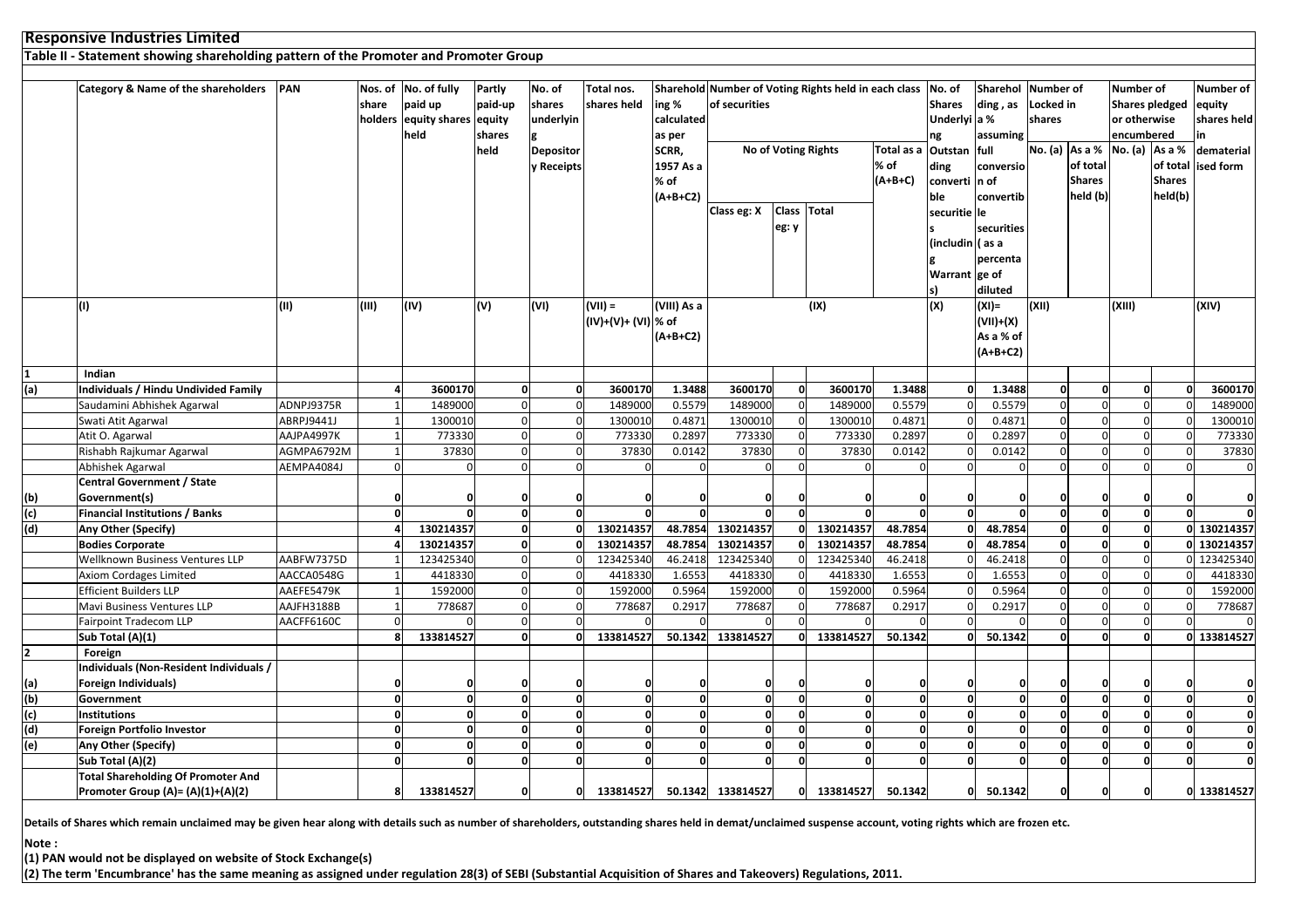## **Responsive Industries Limited**

|               | Table III - Statement showing shareholding pattern of the Public shareholder |                   |                         |                          |                  |                            |                   |                    |                               |                   |                                                                    |                  |                   |                             |                              |                     |                         |                         |                   |
|---------------|------------------------------------------------------------------------------|-------------------|-------------------------|--------------------------|------------------|----------------------------|-------------------|--------------------|-------------------------------|-------------------|--------------------------------------------------------------------|------------------|-------------------|-----------------------------|------------------------------|---------------------|-------------------------|-------------------------|-------------------|
|               |                                                                              |                   |                         |                          |                  |                            |                   |                    |                               |                   |                                                                    |                  |                   |                             |                              |                     |                         |                         |                   |
|               | Category & Name of the shareholders                                          | PAN               | Nos. of                 | No. of fully             | Partly           | No. of                     | Total nos.        |                    |                               |                   | Sharehold Number of Voting Rights held in each class of securities |                  | No. of Shares     | Shareholding, as            |                              | Number of Locked in |                         | <b>Number of Shares</b> | <b>Number of</b>  |
|               |                                                                              |                   |                         | sharehold paid up equity | paid-up          | shares<br>underlyin        | shares held       | ing %              |                               |                   |                                                                    |                  | <b>Underlying</b> | a % assuming full           | shares                       |                     | pledged or              |                         | equity shares     |
|               |                                                                              |                   | ers                     | shares held              | equity           |                            |                   | calculated         |                               |                   |                                                                    |                  | Outstanding       | conversion of               |                              | otherwise           |                         |                         | held in           |
|               |                                                                              |                   |                         |                          | shares           |                            |                   | as per             |                               |                   |                                                                    |                  | convertible       | convertible                 |                              |                     | encumbered              |                         | dematerialised    |
|               |                                                                              |                   |                         |                          | held             | <b>Depositor</b>           |                   | SCRR,              |                               |                   |                                                                    |                  | securities        | securities (as a            |                              |                     |                         |                         | form              |
|               |                                                                              |                   |                         |                          |                  | y Receipts                 |                   | % of<br>$(A+B+C2)$ | 1957 As a No of Voting Rights |                   |                                                                    | Total as a       | (including        | percentage of               | No. (a)                      | As a % of No. (a)   |                         | As a % of               |                   |
|               |                                                                              |                   |                         |                          |                  |                            |                   |                    |                               |                   |                                                                    | % of             | <b>Warrants)</b>  | diluted share               |                              | total               |                         | total                   |                   |
|               |                                                                              |                   |                         |                          |                  |                            |                   |                    |                               |                   |                                                                    | $(A+B+C)$        |                   | capital)                    |                              | <b>Shares</b>       |                         | <b>Shares</b>           |                   |
|               |                                                                              |                   |                         |                          |                  |                            |                   |                    |                               |                   |                                                                    |                  |                   |                             | held(b)                      |                     | held(b)                 |                         |                   |
|               |                                                                              |                   |                         |                          |                  |                            |                   |                    |                               |                   |                                                                    |                  |                   |                             |                              |                     |                         |                         |                   |
|               |                                                                              |                   |                         |                          |                  |                            |                   |                    | Class eg: X                   | Class eg: y Total |                                                                    |                  |                   |                             |                              |                     |                         |                         |                   |
|               |                                                                              |                   |                         |                          |                  |                            |                   |                    |                               |                   |                                                                    |                  |                   |                             |                              |                     |                         |                         |                   |
|               |                                                                              |                   |                         |                          |                  |                            |                   |                    |                               |                   |                                                                    |                  |                   |                             |                              |                     |                         |                         |                   |
|               | (1)                                                                          | (II)              | (III)                   | (IV)                     | (V)              | (VI)                       | $(VII) =$         | (VIII) As a        |                               |                   | (IX)                                                               |                  | (X)               | (XI)= (VII)+(X) As          |                              | (XII)               |                         | (XIII)                  | (XIV)             |
|               |                                                                              |                   |                         |                          |                  |                            | $(IV)+(V)+(VI)$   | % of               |                               |                   |                                                                    |                  |                   | a % of (A+B+C2)             |                              |                     |                         |                         |                   |
|               |                                                                              |                   |                         |                          |                  |                            |                   | (A+B+C2)           |                               |                   |                                                                    |                  |                   |                             |                              |                     |                         |                         |                   |
|               | <b>Institutions</b>                                                          |                   |                         |                          |                  |                            |                   |                    |                               |                   |                                                                    |                  |                   |                             |                              |                     |                         |                         |                   |
| $\frac{a}{b}$ | Mutual Fund                                                                  |                   | $\Omega$                | 0                        |                  | 0                          | $\Omega$          | 0                  | $\Omega$                      | $\Omega$          | $\Omega$                                                           |                  |                   | 0<br><sub>0</sub>           | $\mathbf 0$                  |                     | 0 NA                    | <b>NA</b>               | O                 |
|               | <b>Venture Capital Funds</b>                                                 |                   | $\mathbf{0}$            |                          | 0                |                            | $\mathbf{0}$      | $\mathbf{0}$       | $\mathbf{0}$                  | $\Omega$          | $\mathbf{0}$                                                       |                  | $\mathbf 0$       | $\mathbf{0}$                | $\mathbf 0$                  |                     | 0 NA                    | <b>NA</b>               | $\mathbf{0}$      |
| (c)           | Alternate Investment Funds                                                   |                   | $\mathbf{0}$            | $\Omega$                 | $\mathbf{o}$     | $\sqrt{2}$                 | $\Omega$          | $\Omega$           | 0.                            | <sub>0</sub>      | $\mathbf{o}$                                                       | $\Omega$         | $\Omega$          | <sub>0</sub>                | $\mathbf{0}$                 |                     | 0 <sub>NA</sub>         | NA                      | $\mathbf{0}$      |
| (d)           | Foreign Venture Capital Investors                                            |                   | $\mathbf{0}$            |                          |                  | O                          |                   |                    | 0                             | $\Omega$          | 0                                                                  |                  |                   | 0<br>U                      | $\mathbf{0}$                 |                     | 0 NA                    | <b>NA</b>               | O                 |
| (e)           | Foreign Portfolio Investor                                                   |                   | $\overline{\mathbf{3}}$ | 11251938                 |                  | $\mathbf 0$                | 11251938          | 4.2156             | 11251938                      | $\mathbf{0}$      | 11251938                                                           | 4.2156           | $\mathbf{0}$      | 4.2156                      | $\mathbf{0}$                 |                     | 0 <sub>N</sub>          | <b>NA</b>               | 11251938          |
|               | Sparrow Asia Diversified Opportunities Fund                                  | <b>AANCS3131Q</b> | $\overline{1}$          | 5678069                  | $\mathbf 0$      |                            | 5678069           | 2.1273             | 5678069                       | $\Omega$          | 5678069                                                            | 2.1273           |                   | 2.1273                      | $\mathbf 0$                  |                     | 0 <sub>NA</sub>         | <b>NA</b>               | 5678069           |
|               | Bao Value Fund                                                               | AAQCS4646H        | $\mathbf{1}$            | 4285869                  |                  | $\overline{0}$             | 4285869           | 1.6057             | 4285869                       | $\Omega$          | 428586                                                             | 1.605            | $\Omega$          | 1.6057                      | $\mathbf 0$                  |                     | 0 <sub>NA</sub>         | <b>NA</b>               | 4285869           |
| (f)           | Financial Institutions / Banks                                               |                   | $\overline{2}$          | 10500250                 |                  | $\mathbf{0}$               | 10500250          | 3.934              | 10500250                      | $\Omega$          | 10500250                                                           | 3.934            |                   | 3.934<br>O                  | $\mathbf 0$                  |                     | 0 <sub>NA</sub>         | <b>NA</b>               | 10500250          |
|               | Life Insurance Corporation Of India                                          | AAACL0582H        | $\overline{1}$          | 9584233                  | $\overline{0}$   |                            | 9584233           | 3.5908             | 9584233                       | $\Omega$          | 9584233                                                            | 3.5908           |                   | 3.5908                      | $\mathbf 0$                  |                     | 0 <sub>NA</sub>         | <b>NA</b>               | 9584233           |
| (g)           | <b>Insurance Companies</b>                                                   |                   | $\mathbf{0}$            |                          |                  | O                          |                   | 0                  | n                             | $\mathbf{a}$      | n                                                                  |                  | $\Omega$          |                             | $\mathbf{0}$                 |                     | 0 NA                    | <b>NA</b>               | $\Omega$          |
| (h)           | Provident Funds/ Pension Funds                                               |                   | $\Omega$                |                          |                  | 0                          |                   |                    | O                             | $\mathbf{a}$      | $\mathbf{0}$                                                       |                  |                   |                             | $\mathbf{0}$                 |                     | 0 NA                    | NA                      | 0                 |
| (i)           | Any Other (Specify)                                                          |                   | $\mathbf 0$             |                          |                  |                            |                   |                    |                               |                   | U                                                                  |                  |                   |                             |                              |                     | 0 <sub>N</sub>          | <b>NA</b>               | 0                 |
|               | Sub Total (B)(1)                                                             |                   | п,                      | 21752188                 |                  |                            | 21752188          | 8.1496             | 21752188                      | n.                | 21752188                                                           | 8.1496           |                   | 8.1496                      | $\mathbf{0}$                 |                     | 0 <sub>NA</sub>         | NA                      | 21752188          |
|               | Central Government/ State Government(s)/                                     |                   |                         |                          |                  |                            |                   |                    |                               |                   |                                                                    |                  |                   |                             |                              |                     |                         |                         |                   |
|               | <b>President of India</b>                                                    |                   |                         |                          |                  |                            |                   |                    |                               |                   |                                                                    |                  |                   |                             |                              |                     |                         |                         |                   |
|               | Central Government / State Government(s)                                     |                   | 1                       | 200                      |                  |                            | 200               | 0.0001             | 200                           |                   | 200                                                                | 0.0001           |                   | 0.0001<br>0                 | $\mathbf 0$                  |                     | 0 NA                    | NA                      | 200               |
|               | Sub Total (B)(2)                                                             |                   |                         | 200                      |                  |                            | 200               | 0.0001             | 200                           |                   | 200                                                                | 0.0001           |                   | 0.0001                      | $\mathbf{0}$                 |                     | 0 NA                    | <b>NA</b>               | 200               |
|               | <b>Non-Institutions</b>                                                      |                   |                         |                          |                  |                            |                   |                    |                               |                   |                                                                    |                  |                   |                             |                              |                     |                         |                         |                   |
| (a)           | <b>Individuals</b>                                                           |                   |                         |                          |                  |                            |                   |                    |                               |                   |                                                                    |                  |                   |                             |                              |                     | <b>NA</b>               | <b>NA</b>               |                   |
|               | Individual shareholders holding nominal share                                |                   |                         |                          |                  |                            |                   |                    |                               |                   |                                                                    |                  |                   |                             |                              |                     |                         |                         |                   |
|               | capital up to Rs. 2 lakhs.                                                   |                   | 2715                    | 701329                   |                  | 0                          | 701329            | 0.2628             | 701329                        |                   | 701329                                                             | 0.2628           |                   | 0.2628                      |                              |                     | 0 NA                    | ΝA                      | 701329            |
|               | i. Individual shareholders holding nominal share                             |                   |                         |                          |                  |                            |                   |                    |                               |                   |                                                                    |                  |                   |                             |                              |                     |                         |                         |                   |
|               | capital in excess of Rs. 2 lakhs.                                            |                   |                         | 650000                   |                  |                            | 650000            | 0.2435             | 650000                        |                   | 650000                                                             | 0.2435           |                   | 0.2435                      |                              |                     | 0 NA                    | ΝA                      | 650000            |
| (b)           | <b>NBFCs registered with RBI</b>                                             |                   | $\mathbf{0}$            |                          |                  | 0                          |                   | 0                  |                               | $\Omega$          | 0                                                                  |                  |                   |                             | $\mathbf{0}$                 |                     | 0 NA                    | NA                      | $\mathbf{0}$      |
|               | <b>Trust Employee</b>                                                        |                   | $\mathbf{0}$            |                          |                  |                            |                   |                    |                               |                   | $\mathbf{0}$                                                       |                  |                   |                             | $\mathbf{0}$                 |                     | 0 <sub>NA</sub>         | <b>NA</b>               | $\mathbf{0}$      |
|               | <b>Overseas Depositories(holding DRs) (balancing</b>                         |                   |                         |                          |                  |                            |                   |                    |                               |                   |                                                                    |                  |                   |                             |                              |                     |                         |                         |                   |
| (d)           | figure)                                                                      |                   |                         |                          |                  |                            |                   |                    |                               |                   |                                                                    |                  |                   |                             |                              |                     | 0 NA                    | ΝA                      |                   |
| (e)           | Any Other (Specify)                                                          |                   | 214                     | 109994456                |                  | $\mathbf 0$                | 109994456         | 41.2099            | 109994456                     |                   | 109994456                                                          | 41.2099          | $\Omega$          | 41.2099                     | $\mathbf{0}$                 |                     | 0 <sub>NA</sub>         | NA                      | 109994456         |
|               | <b>Hindu Undivided Family</b>                                                |                   | 122                     | 39360                    | $\mathbf 0$      |                            | 39360             | 0.0147             | 39360                         |                   | 39360                                                              | 0.0147           |                   | 0.0147<br>0.1266            | $\mathbf 0$                  |                     | 0 NA                    | <b>NA</b>               | 39360             |
|               | Non Resident Indians (Non Repat)                                             |                   | 12<br>24                | 337965                   |                  | $\mathbf 0$<br>$\mathbf 0$ | 337965<br>34983   | 0.1266<br>0.0131   | 337965                        | $\Omega$          | 337965                                                             | 0.1266<br>0.0131 |                   | 0<br>0.0131                 | $\mathbf{0}$<br>$\mathbf{0}$ |                     | 0 NA<br>0 <sub>NA</sub> | <b>NA</b><br><b>NA</b>  | 337965            |
|               | Non Resident Indians (Repat)                                                 |                   |                         | 34983                    |                  |                            |                   |                    | 34983                         |                   | 34983                                                              |                  |                   |                             |                              |                     |                         |                         | 34983             |
|               | <b>Overseas Bodies Corporates</b>                                            |                   | $\overline{\mathbf{3}}$ | 80960228                 | 0                |                            | 80960228          | 30.3321            | 80960228                      | $\mathbf{0}$      | 80960228                                                           | 30.3321          |                   | 30.3321<br>$\mathbf 0$      | $\mathbf{0}$                 |                     | 0 <sub>NA</sub>         | <b>NA</b>               | 80960228          |
|               | Fossebridge Limited                                                          | AABCF0045J        |                         | 32896800                 |                  |                            | 32896800          | 12.3249            | 32896800                      |                   | 32896800                                                           | 12.3249          |                   | 12.3249                     | $\Omega$                     |                     | 0 <sub>NA</sub>         | <b>NA</b>               | 32896800          |
|               | Xatis International Limited                                                  | AAACX0466G        | $\mathbf{1}$            | 32700720                 | $\Omega$         |                            | 32700720          | 12.2515            | 32700720                      | $\Omega$          | 3270072                                                            | 12.2515          |                   | 12.2515                     | $\mathbf 0$<br>$\mathbf 0$   |                     | 0 <sub>NA</sub>         | <b>NA</b>               | 32700720          |
|               | <b>Brenzett Limited</b>                                                      | AACCB9307J        | $\overline{1}$<br>19    | 15362708                 | $\mathbf 0$      |                            | 15362708          | 5.7557<br>0.0051   | 15362708                      | $\mathbf{0}$      | 15362708                                                           | 5.7557<br>0.0051 |                   | 5.7557<br>0.0051            |                              |                     | 0 <sub>NA</sub><br>0 NA | <b>NA</b><br>NA         | 15362708          |
|               | <b>Clearing Member</b><br><b>Bodies Corporate</b>                            |                   | 34                      | 13742<br>28608178        | $\mathbf 0$<br>0 |                            | 13742<br>28608178 | 10.7182            | 13742<br>28608178             | $\Omega$          | 13742<br>28608178                                                  | 10.7182          |                   | $\mathbf 0$<br>10.7182<br>0 | $\mathbf{0}$<br>$\mathbf{0}$ |                     | ONA                     | <b>NA</b>               | 13742<br>28608178 |
|               |                                                                              | AAQFP9841A        | $\overline{1}$          | 25000000                 | $\mathbf 0$      |                            | 2500000           | 9.3664             | 25000000                      | $\Omega$          | 2500000                                                            | 9.3664           |                   | 9.3664                      | $\mathbf 0$                  |                     |                         | <b>NA</b>               | 25000000          |
|               | Parshvanath Comtrade LLP<br>Sub Total (B)(3)                                 |                   | 2930                    | 111345785                |                  | $\mathbf{0}$               | 111345785         | 41.7162            | 111345785                     |                   | 111345785                                                          | 41.7162          |                   | 41.7162<br>O                | $\mathbf 0$                  |                     | 0 <sub>NA</sub><br>0 NA | <b>NA</b>               | 111345785         |
|               | Total Public Shareholding (B)=                                               |                   |                         |                          |                  |                            |                   |                    |                               |                   |                                                                    |                  |                   |                             |                              |                     |                         |                         |                   |
|               | $(B)(1)+(B)(2)+(B)(3)$                                                       |                   | 2936                    | 133098173                |                  |                            | 133098173         | 49.8658            | 133098173                     |                   | 133098173                                                          | 49.8658          |                   | 49.8658                     |                              |                     | 0 NA                    | ΝA                      | 133098173         |
|               |                                                                              |                   |                         |                          |                  |                            |                   |                    |                               |                   |                                                                    |                  |                   |                             |                              |                     |                         |                         |                   |

**Details of the shareholders acting as persons in Concert including their Shareholding (No. and %):**

**No. of shareholders**

**Details of Shares which remain unclaimed may be given hear along with details such as number of shareholders, outstanding shares held in demat/unclaimed suspense account, voting rights which are frozen etc.**

**Note :**

## **(1) PAN would not be displayed on website of Stock Exchange(s).**

**(2) The above format needs to disclose name of all holders holding more than 1% of total number of shares**

**No. of Shares**

**(3) W.r.t. the information pertaining to Depository Receipts, the same may be disclosed in the respective columns to the extent information available and the balance to be disclosed as held by custodian.**